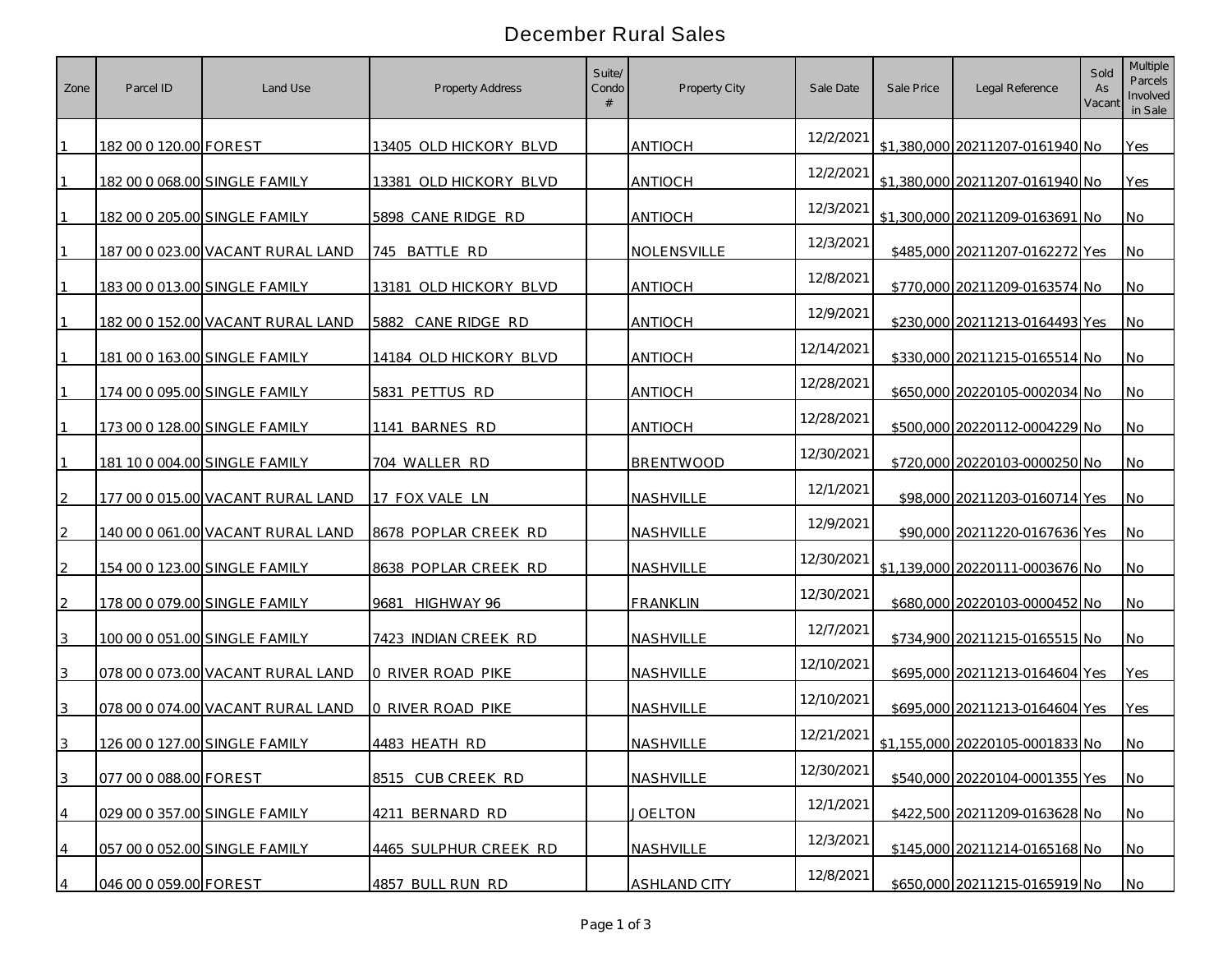## December Rural Sales

| Zone | Parcel ID | Land Use                             | Property Address          | Suite/<br>Condo | Property City         | Sale Date  | Sale Price | Legal Reference                | Sold<br>As<br>Vacan | <b>Multiple</b><br>Parcels<br>Involved<br>in Sale |
|------|-----------|--------------------------------------|---------------------------|-----------------|-----------------------|------------|------------|--------------------------------|---------------------|---------------------------------------------------|
|      |           | 020 00 0 067.00 VACANT RURAL LAND    | 1128 JACOBS CT            |                 | <b>JOELTON</b>        | 12/15/2021 |            | \$115,000 20211221-0168407 Yes |                     | No                                                |
|      |           | 030 00 0 148.00 SINGLE FAMILY        | 4770 WHITES CREEK PIKE    |                 | <b>WHITES CREEK</b>   | 12/15/2021 |            | \$544,000 20220103-0000639 No  |                     | <b>No</b>                                         |
|      |           | 029 00 0 175.00 SINGLE FAMILY        | 5725 CLARKSVILLE PIKE     |                 | <b>JOELTON</b>        | 12/17/2021 |            | \$231,900 20211223-0169605 No  |                     | No                                                |
|      |           | 031 00 0 070.00 VACANT RURAL LAND    | <b>0 LICKTON PIKE</b>     |                 | <b>WHITES CREEK</b>   | 12/17/2021 |            | \$12,100 20211223-0169896 Yes  |                     | <b>No</b>                                         |
|      |           | 028 00 0 112.00 SINGLE FAMILY        | 6048 MARROWBONE LAKE RD   |                 | <b>JOELTON</b>        | 12/22/2021 |            | \$340,000 20211230-0171603 No  |                     | <b>No</b>                                         |
|      |           | 030 00 0 116.00 SINGLE FAMILY        | 5401 SIMPKINS RD          |                 | <b>WHITES CREEK</b>   | 12/22/2021 |            | \$210,000 20211228-0170769 No  |                     | <b>No</b>                                         |
|      |           | 009 00 0 227.00 SINGLE FAMILY        | 7740 GREENBRIER RD        |                 | <b>JOELTON</b>        | 12/3/2021  |            | \$355,000 20211206-0161286 No  |                     | <b>No</b>                                         |
|      |           | 012 00 0 188.00 SINGLE FAMILY        | 7832 OLD SPRINGFIELD PIKE |                 | <b>GOODLETTSVILLE</b> | 12/6/2021  |            | \$580,000 20211214-0165205 No  |                     | <b>No</b>                                         |
|      |           | 002 00 0 045.00 SINGLE FAMILY        | 131 EAST END RD           |                 | <b>GOODLETTSVILLE</b> | 12/10/2021 |            | \$393,000 20211215-0165595 No  |                     | <b>No</b>                                         |
| 5    |           | 004 00 0 035.00 SINGLE FAMILY        | 8463 WHITES CREEK PIKE    |                 | <b>JOELTON</b>        | 12/14/2021 |            | \$125,000 20211216-0166346 No  |                     | <b>No</b>                                         |
|      |           | 008 00 0 066.01 SINGLE FAMILY        | 3975 BAXTER RD            |                 | <b>JOELTON</b>        | 12/20/2021 |            | \$220,000 20220119-0007352 No  |                     | No                                                |
|      |           | 011 00 0 022.00 SINGLE FAMILY        | 2758 GREER RD             |                 | <b>GOODLETTSVILLE</b> | 12/20/2021 |            | \$160,000 20220112-0004375 No  |                     | <b>No</b>                                         |
|      |           | 016 00 0 234.00 VACANT RURAL LAND    | 2623 CROCKER SPRINGS RD   |                 | <b>GOODLETTSVILLE</b> | 12/21/2021 |            | \$50,000 20211223-0170111 Yes  |                     | <b>No</b>                                         |
| 5    |           | 033 00 0 284.00 SINGLE FAMILY        | 1214 CAMPBELL RD          |                 | <b>GOODLETTSVILLE</b> | 12/21/2021 |            | \$120,000 20211229-0171377 No  |                     | No                                                |
|      |           | 009 00 0 100.00 SINGLE FAMILY        | 7988 RIDGEWOOD RD         |                 | <b>GOODLETTSVILLE</b> | 12/22/2021 |            | \$493,000 20211228-0170508 No  |                     | <b>No</b>                                         |
| 5    |           | <u>006 00 0 036.03 SINGLE FAMILY</u> | 2459 BAKER RD             |                 | <b>GOODLETTSVILLE</b> | 12/22/2021 |            | \$365,000 20220104-0000995 No  |                     | No                                                |
|      |           | 004 00 0 085.00 SINGLE FAMILY        | 8180 WHITES CREEK PIKE    |                 | <b>JOELTON</b>        | 12/27/2021 |            | \$310,000 20220110-0002582 No  |                     | <b>No</b>                                         |
| 5    |           | 033 00 0 302.00 VACANT RURAL LAND    | 0 CAMPBELL DR             |                 | <b>GOODLETTSVILLE</b> | 12/27/2021 |            | \$300,000 20220112-0004437 Yes |                     | No                                                |
| 5    |           | 012 00 0 026.00 SINGLE FAMILY        | 6495 LICKTON PIKE         |                 | GOODLETTSVILLE        | 12/27/2021 |            | \$630,000 20220111-0003695 No  |                     | <b>No</b>                                         |
| 5    |           | 005 00 0 003.04 SINGLE FAMILY        | 8235 GREENBRIER RD        |                 | <b>JOELTON</b>        | 12/29/2021 |            | \$450,000 20220103-0000485 No  |                     | No                                                |
| 5    |           | 025 00 0 223.00 VACANT RURAL LAND    | 0 DRY CREEK RD            |                 | <b>GOODLETTSVILLE</b> | 12/30/2021 |            | \$37,000 20220110-0002562 Yes  |                     | <b>No</b>                                         |
| 8    |           | 124 00 0 081.00 VACANT RURAL LAND    | 0 S MOUNT JULIET RD       |                 | <b>HERMITAGE</b>      | 12/6/2021  |            | \$400,000 20211210-0163998 Yes |                     | <b>No</b>                                         |